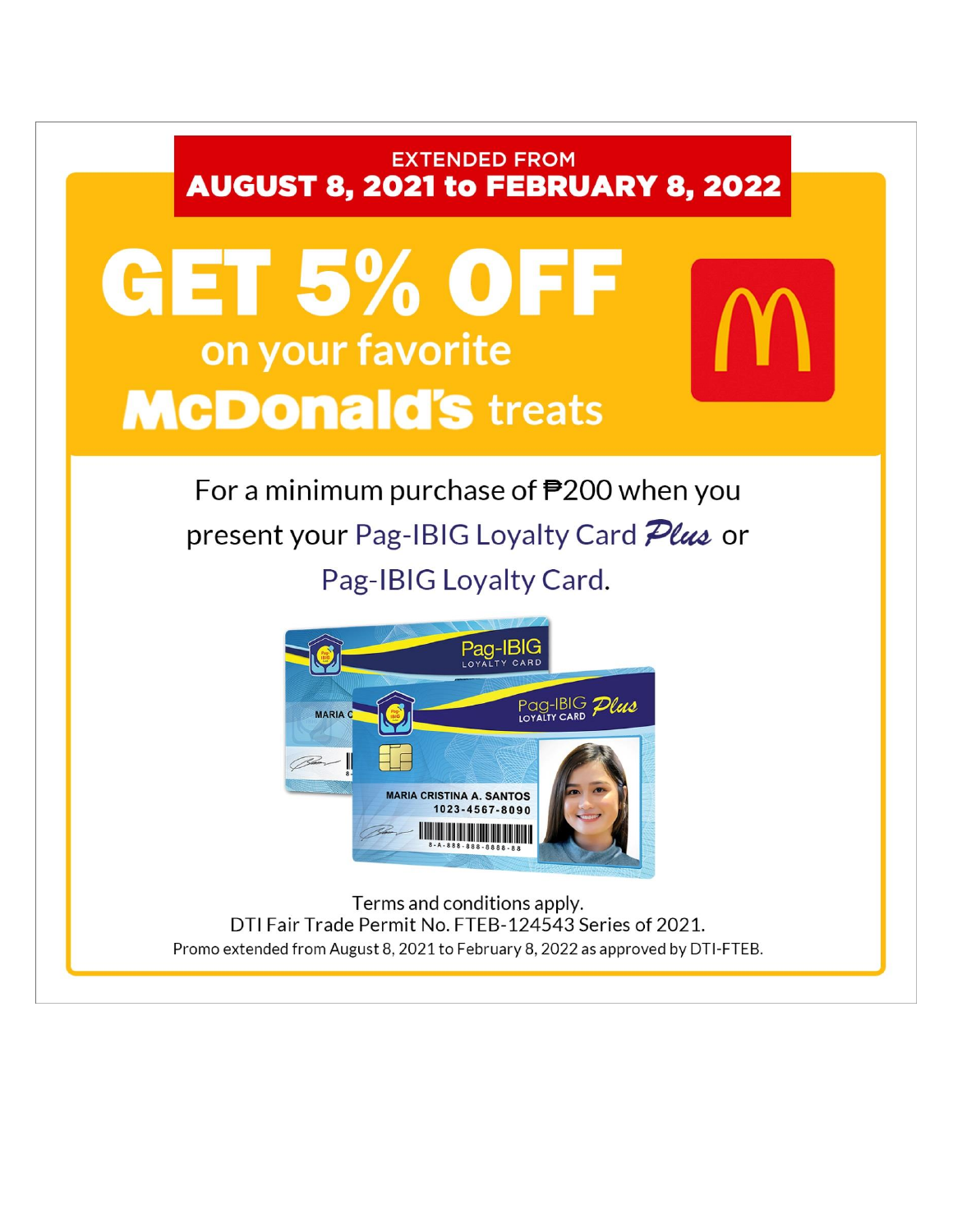### **Participating Stores to this agreement shall be as follows:**

#### MORAYTA NEW FRONTIER **GREENHILLS** GLORIETTA (2floors) DAU QUEZON AVENUE **GREENBELT** SM NORTH ALABANG LANDMARK MCS TAFT COMMONWEALTH LAS PINAS KATIPUNAN SAN FERNANDO DOLORES **JUNCTION** ROBINSONS GALLERIA E RODRIGUEZ GOV FORBES TARLAC ROMULO MARCOS HWAY LACSON RETIRO MEGAMALL ALIMALL LIMKETKAI MASANGKAY JONES BAJADA KP TOWER LIPA AYALA TUTUBAN DAGUPAN ANTIPOLO SIMBAHAN SM CEBU AYALA CEBU PHILCOA NAGA GEN LUNA CABANATUAN 1 BALIWAG WALTERMART DASMARINAS CAVITE FELIPE MARKETPLACE SAN PEDRO STA LUCIA TARLAC HIGHWAY FARMERS PLAZA MARIKINA SPORTS CENTER

**(CTRL+F in locating a branch near you)**

| <b>ANGELES 1</b>           |
|----------------------------|
| <b>WALTERMART STA ROSA</b> |
| <b>LIPA CATHEDRAL</b>      |
| <b>METROLANE</b>           |
| VALENZUELA                 |
| <b>TAAL</b>                |
| <b>TAYTAY</b>              |
| <b>SF LA UNION</b>         |
| VEGA CENTER                |
| <b>GUADALUPE</b>           |
| <b>BOCAUE</b>              |
| <b>CNB MALL MARIKINA</b>   |
| <b>SAN PABLO BAYAN</b>     |
| GEN LUNA                   |
| <b>METROPOLIS</b>          |
| <b>JP RIZAL</b>            |
|                            |
| DASMA BAYAN                |
| VISAYAS AVENUE             |
| <b>CAPAS TARLAC</b>        |
| <b>SAN JOAQUIN</b>         |
| <b>CARMEN PANGASINAN</b>   |
| <b>SM FAIRVIEW</b>         |
| TARLAC TOWN CENTER (MARKET |
| CITY)                      |
| <b>STA CRUZ CHURCH</b>     |
| MUNTINLUPA CITYHALL        |
| PATEROS BAYAN              |
| KABIHASNAN                 |
| <b>WEST AVENUE</b>         |
| <b>MARYMART</b>            |
| <b>PACO</b>                |
| LEMERY                     |
| RFC MOLINO                 |
| TANAUAN                    |
| <b>WM CALAMBA</b>          |
| PETRON SOUTH               |
| <b>BANAUE</b>              |
| <b>EDSA ROTONDA</b>        |
| <b>OLIVAREZ</b>            |
| <b>BARANGKA</b>            |
| <b>MATALINO</b>            |
| LUCENA QUEZON AVENUE       |
| PROJECT 8                  |
| <b>FESTIVAL GROUND</b>     |
| <b>TOMAS MORATO</b>        |
| ILUSTRE                    |
| TANZA                      |
| <b>BAGUIO CENTERMALL</b>   |
| <b>MAKATI AVENUE</b>       |
|                            |

| <b>BACLARAN REDEMPTORIST</b> |
|------------------------------|
| <b>MUNOZ</b>                 |
| <b>CABUYAO</b>               |
| SM ILOILO                    |
| <b>PEDRO GIL</b>             |
| TIERRA PURA                  |
| <b>EDSA PANAY</b>            |
| LAOAG                        |
| <b>KINGSWOOD</b>             |
| <b>TIMES</b>                 |
| LEPANTO                      |
| P CAMPA                      |
| AIRPORT ROAD                 |
| <b>BUENDIA</b>               |
| REGALADO                     |
| <b>PRC</b>                   |
| <b>GAISANO MALL</b>          |
| <b>QA BANAUE</b>             |
| STA CRUZ LAGUNA              |
| <b>GEN TRIAS</b>             |
| <b>SM MANILA GRND FLR</b>    |
| <b>SM PAMPANGA</b>           |
| LAGUNA BELAIR                |
| EASTWOOD CITY                |
| ROCKWELL                     |
| <b>MALOLOS SOUTH</b>         |
| MCU                          |
| EVANGELISTA                  |
| <b>VIGAN</b>                 |
| <b>BAUAN</b>                 |
| ROB NOVALICHES               |
| LUCAO                        |
| LIBERTAD                     |
| PACIFIC MALL LEGAZPI         |
| NAGA CITY PLAZA              |
| <b>QUIRINO</b>               |
| CANDON                       |
| <b>ALAMINOS</b>              |
| SM DAVAO                     |
| <b>TUGUEGARAO</b>            |
| <b>TACLOBAN RIZAL</b>        |
| MENDIOLA                     |
| <b>BALAYAN</b>               |
| <b>BACOLOD EAST</b>          |
| LAPULAPU                     |
| <b>SM BICUTAN</b>            |
| <b>JY SQUARE</b>             |
| <b>EDSA BONI</b>             |
| <b>BQ BOHOL</b>              |
|                              |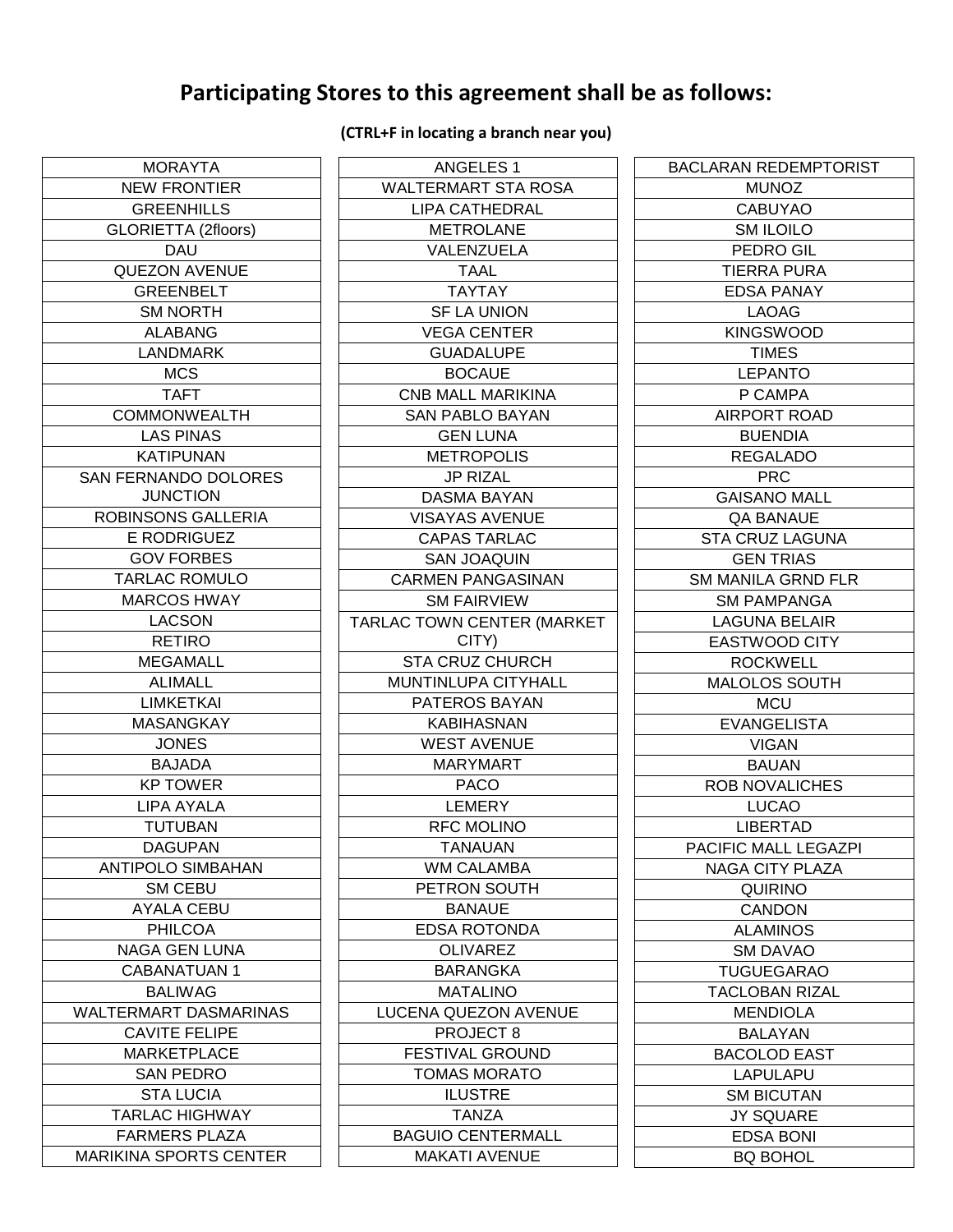| SOUTHROAD                 |
|---------------------------|
| <b>BUTUAN GAISANO</b>     |
| <b>IBM PASEO</b>          |
| <b>FORBES TOWN CENTER</b> |
| <b>OLONGAPO RIZAL</b>     |
| LA TRINIDAD               |
| <b>SM LUCENA</b>          |
| <b>SM MARILAO</b>         |
| SM DASMARINAS             |
| <b>JACKMAN</b>            |
| <b>CALTEX SLEX</b>        |
| <b>MARKET MARKET</b>      |
| <b>CSI LA UNION</b>       |
| OZAMIS                    |
| MACAPAGAL                 |
| <b>EMERALD</b>            |
| LA PURISIMA               |
| PEOPLE SUPPORT            |
| <b>BANKMER</b>            |
| <b>SM SAN LAZARO</b>      |
| <b>BINONDO</b>            |
| <b>WALTERMART GAPAN</b>   |
| EL PUEBLO                 |
| SM STA ROSA               |
| <b>SUCAT PALANYAG</b>     |
| CALTEX HUB                |
| <b>SM MOA</b>             |
| <b>GISELLE PLAZA</b>      |
| FUENTE OSMENA             |
| <b>SM CLARK</b>           |
| <b>SM LIPA</b>            |
| <b>NORTHROAD</b>          |
| ORORAMA                   |
| NORTHGATE                 |
| <b>SAN CARLOS</b>         |
| <b>VILLA ESCUDERO</b>     |
| COLONSOUTH                |
| STRATA 100                |
| <b>EDSAIT</b>             |
| <b>TAGUM</b>              |
| <b>OG ROAD</b>            |
| VALERO                    |
| <b>SM BACOLOD</b>         |
| <b>TM KALAW</b>           |
| <b>DUMAGUETE 1</b>        |
| OLONGAPO MAGSAYSAY        |
| 32ND STREET               |
| TRINOMA M1                |
| <b>IMUS LTO</b>           |
| STA MARIA                 |
| <b>SAN NICOLAS PLAZA</b>  |
| <b>ESCARIO</b>            |
| 168 Mall                  |
|                           |

| <b>SM TAYTAY</b>                |
|---------------------------------|
| MCKINLEY / ONE WORLD SQUARE     |
| DAMOSA                          |
| <b>LAKESHORE</b>                |
| MTS (prev. MATINA)              |
| <b>AMANG RODRIGUEZ</b>          |
| <b>WCC</b>                      |
| <b>JARO</b>                     |
| <b>AGORA</b>                    |
| ONE E-COM                       |
|                                 |
| TABUNOK                         |
| <b>TYCOON</b>                   |
| IT PARK                         |
| <b>GATEWAY MALL</b>             |
| <b>SHOPPER'S CENTER</b>         |
| <b>WALTERMART MUNOZ</b>         |
| <b>VICTORY MALL</b>             |
| FRONTERA                        |
| <b>BAYAMBANG</b>                |
| <b>MCARTHUR FIELD</b>           |
| COTABATO                        |
| SOLANO                          |
| Q PLAZA                         |
| <b>TIMOG TOBIAS</b>             |
| <b>DARAGA</b>                   |
| PAGADIAN                        |
|                                 |
| C5 METROPOLI                    |
| SM NAGA                         |
| <b>NEWPORT CITY</b>             |
| <b>BSU MALOLOS</b>              |
| <b>MARQUEE MALL</b>             |
| CASIMIRO                        |
| <b>WEST FAIRVIEW</b>            |
| <b>SM ROSALES</b>               |
| QA GARCIA                       |
| <b>TANAUAN WM</b>               |
| BURGOS                          |
| <b>MARCOS ANTIPOLO</b>          |
| <b>SM SAN PABLO</b>             |
| <b>SM CALAMBA</b>               |
| <b>SM NOVALICHES</b>            |
| <b>BUSTILLOS</b>                |
| <b>GENSAN HIWAY</b>             |
|                                 |
| ROCKWELL ORTIGAS                |
| NEWPORT MALL                    |
| NEPO                            |
| SUMULONG ANTIPOLO               |
| CAINTA VALLEY GOLF (ORTIGAS     |
| <b>EXTENSION)</b>               |
| STA ANA                         |
| <b>ANTIPOLO CIRCUMFERENCIAL</b> |
| <b>BAGUIO INSULAR</b>           |
| <b>CALAPAN MINDORO</b>          |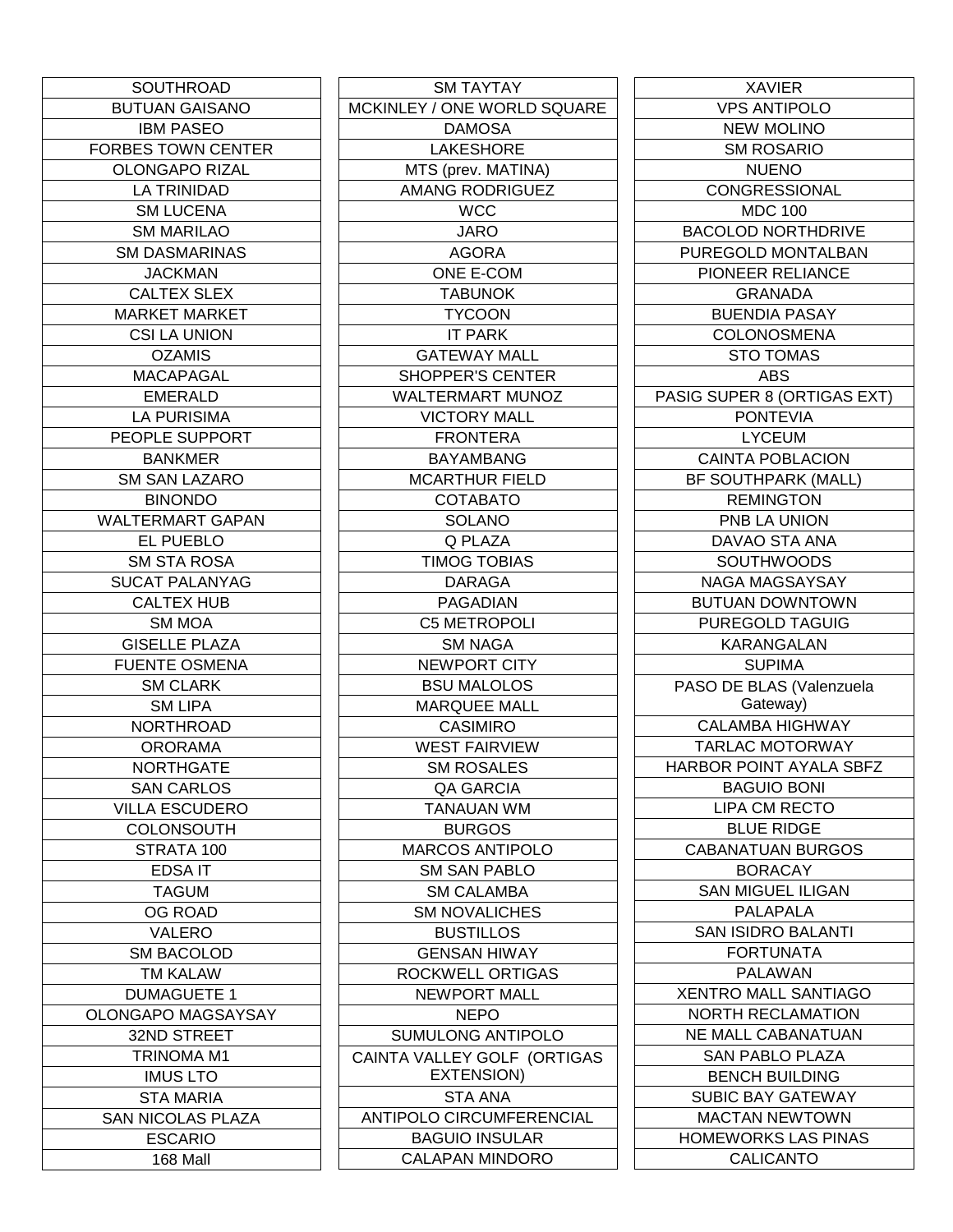| <b>SURIGAO</b>              |
|-----------------------------|
| <b>BAGUIO ASSUMPTION</b>    |
| DONA SOLEDAD                |
| <b>MAGELLAN'S CROSS</b>     |
| CONSOLACION                 |
| <b>JOSE ABAD</b>            |
| CHENDAAN                    |
| COMMERCE AVENUE             |
| SM AURA                     |
| <b>ETON CENTRIS</b>         |
| <b>LUCKY CHINATOWN</b>      |
| <b>GUMACA</b>               |
| ANGELES INTERSECTION        |
| <b>MARIKINA CONCEPCION</b>  |
| <b>CEBU AEGIS</b>           |
| BGC                         |
| <b>MANNA MALL LA UNION</b>  |
| NOVA BAYAN                  |
| PULILAN DRT HIGHWAY         |
| <b>FISHER MALL</b>          |
| STARMALL SJDM BULACAN       |
| PUREGOLD TAGAPO             |
| UNIVERSITY OF PANGASINAN    |
| <b>BOLTON</b>               |
| <b>DISTRICT DASMA</b>       |
| <b>NAIC</b>                 |
| PADRE FAURA                 |
| <b>BLUE BAY FEDERAL</b>     |
| <b>DON ANTONIO</b>          |
| MAIMPIS                     |
| <b>SUN MALL</b>             |
| SAN JOSE NUEVA ECIJA        |
| <b>ADRIATICO</b>            |
| <b>XENTRO MALL LEMERY</b>   |
| LUCKY CHINATOWN FOOD COURT  |
| <b>FAIRVIEW TERRACES</b>    |
| <b>DAET</b>                 |
| <b>NAVOTAS</b>              |
| <b>TANAY</b>                |
| <b>EMALL</b>                |
| SAN ANTONIO (SUCAT CARITAS) |
| TOLEDO                      |
| ALMANZA                     |
| ILOILO BUSINESS PARK        |
| <b>MALABON ESCANILLA</b>    |
| B.HIVE PLAZA                |
| STARMALL SHAW               |
| ANGELES HENSON              |
| <b>CALAMBA CROSSING</b>     |
| <b>FTI TAGUIG</b>           |
| CANDELARIA                  |
| KORONADAL                   |
| <b>NB 150</b>               |

BORACAY MAINROAD TANDANG SORA MOALBOAL CEBU C. RAYMUNDO TAYUMAN TANZA TUGUEGARAO TABACO MART ONE SANTIAGO SOUTHCOAST TALISAY REAL/PULANG LUPA MCARTHUR BOCAUE BINANGONAN CB MALL **LINGAYEN** VALENCIA BUKIDNON TUBIGON BOHOL SHAW CENTERMALL 10TH AVENUE MABALACAT DINALUPIHAN SHAW MG TOWER NASUGBU ROOSEVELT MATINA CROSSING MINDANAO CHARBEL NAIA 3 PILAR-RECTO STARMALL STA ROSA LUZON COMMONWEALTH CARCAR PINAGSAMA TAGUIG ZAMBOANGA RIZAL CLARK GATE TRECE TOWER AS FORTUNA (CEBU) IBA ZAMBALES CAMARIN CENTENNIAL KAWIT ANTLERS CAVITE BALANGA DIVERSION (GTM) LAGRO DAVAO PAMPANGA MALOLOS ARCH LIPA TAMBO BALIBAGO STA ROSA TALAVERA BF AGUIRRE SAN FERNANDO JBL CEBU BUSINESS PARK UPTOWN PLACE MALL (FORT BGC) AYALA MALLS LEGAZPI MORIONES

| <b>TACLOBAN REAL (originally</b> |
|----------------------------------|
| Veteranos)                       |
| <b>GOOD EARTH</b>                |
| <b>ABRA</b>                      |
| <b>DAVAO BUHANGIN</b>            |
| <b>GUIWAN ZAMBOANGA</b>          |
| SM SAN JOSE DEL MONTE            |
| <b>MOONWALK</b>                  |
| <b>SM TRECE</b>                  |
| <b>UP TOWN CENTER</b>            |
| KM 42 PLARIDEL PETRON            |
| <b>NORTH MOLINO</b>              |
| ROBINSONS MANILA                 |
| <b>VISTA MALL BATAAN</b>         |
| <b>TAPUAC DAGUPAN</b>            |
| <b>JUAN LUNA MANILA</b>          |
| DAVAO-BANGKEROHAN                |
| JP LAUREL/PETRON LIPA            |
| <b>BAGUIO SESSION</b>            |
| VALLEY 1                         |
| NEW PANADEROS KALENTONG          |
| ORMOC                            |
| <b>CARMONA HIGHWAY</b>           |
| <b>MARCOS ALVAREZ</b>            |
| TIKLING                          |
| <b>ANGONO</b>                    |
| <b>GREGORIAN</b>                 |
| <b>TARLAC CONCEPCION</b>         |
| NCCC MAGSAYSAY                   |
| TIONGSAN                         |
| <b>BOGO</b>                      |
| <b>WINFORD</b>                   |
| DEL MONTE AVE                    |
| SILANG AGUINALDO HIWAY           |
| <b>PLARIDEL</b>                  |
| <b>DIPOLOG</b>                   |
| <b>BLUMENTRITT</b>               |
| TANAUAN HIGHWAY                  |
| <b>TAGAYTAY CALAMBA</b>          |
| <b>BAYOMBONG</b>                 |
| ZAMBOANGA GUSU                   |
| MAYON                            |
| <b>DBP DUMAGUETE</b>             |
| <b>ANTIQUE</b>                   |
| <b>QH NOVALICHES</b>             |
| <b>JA CLARIN</b>                 |
| SORSOGON                         |
| <b>SM SOUTHMALL</b>              |
| ROSARIO BATANGAS                 |
| STA CRUZ HIGHWAY                 |
| <b>KJC COMPOUND</b>              |
| <b>CARUNCHO PASIG</b>            |
| PRIMARK CAUAYAN                  |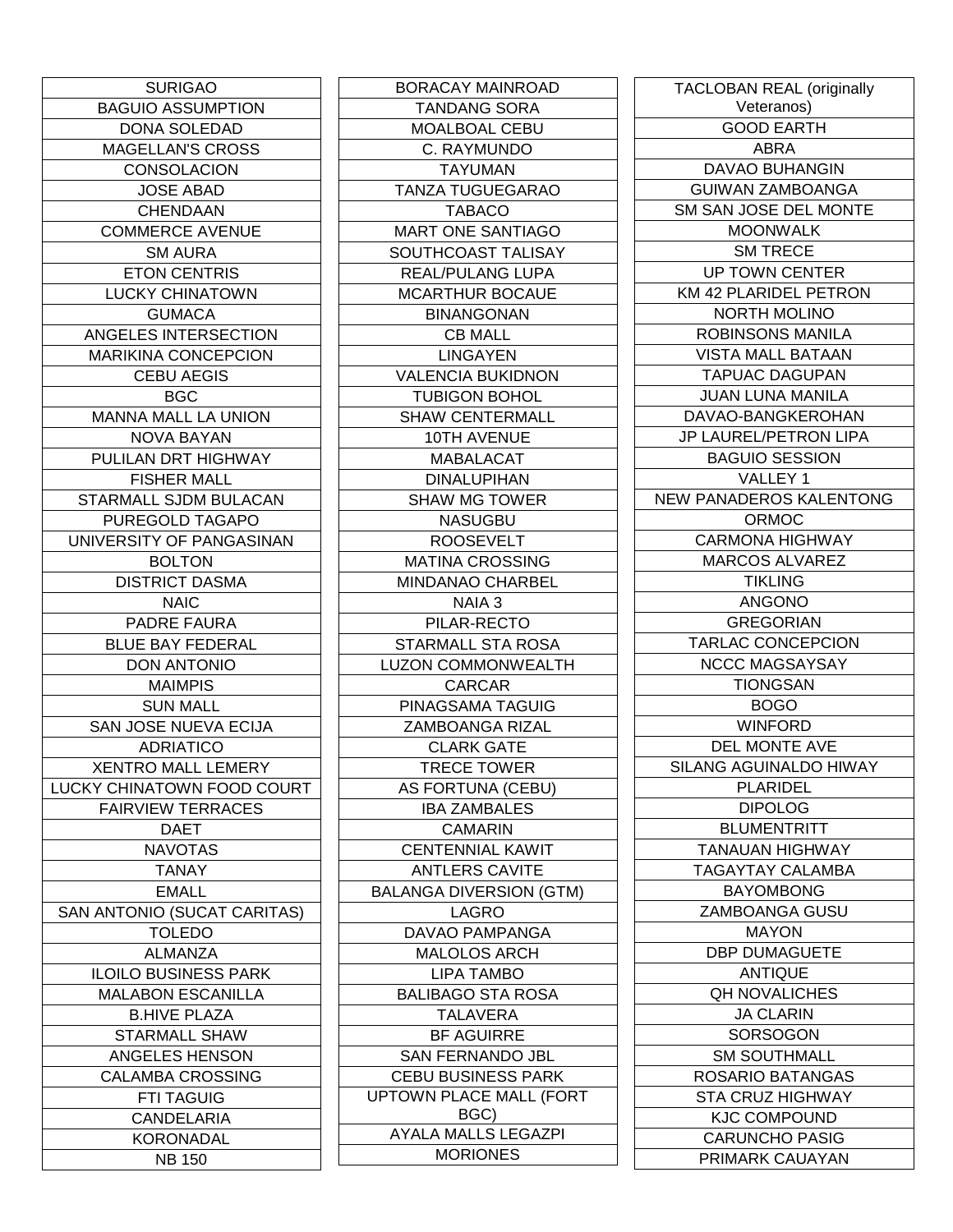| MASBATE                       |
|-------------------------------|
| STA CLARA- CAYPOMBO           |
| <b>CLARK CM RECTO (Clark)</b> |
| <b>MALABON RIZAL</b>          |
| <b>CARTIMAR</b>               |
| ARANETA BACOLOD               |
| PRIMARK BAMBANG               |
| ISLAND CENTRAL MACTAN         |
| <b>SILANG BAYAN CAVITE</b>    |
| <b>CDO HIGHWAY</b>            |
| JP RIZAL MARIKINA             |
| <b>MAYPAJO MABINI</b>         |
| PALO LEYTE                    |
| <b>BATANGAS DIVERSION</b>     |
|                               |
| PRIMARK ECHAGUE               |
| <b>VENICE GRAND CANAL</b>     |
| <b>ROBINSONS LUISITA</b>      |
| <b>MAYAPA</b>                 |
| <b>AYALA CLOVER LEAF</b>      |
| <b>SAVANO PARK</b>            |
| <b>PRIMARK TERESA</b>         |
| BELFAST QC                    |
| <b>PRIMARK GUIMBA</b>         |
| <b>SM CABANATUAN</b>          |
| <b>ABAD SANTOS HERMOSA</b>    |
| PRIMARK CAMARIN               |
| ROBINSONS ABUCAY              |
| MARAWOY.                      |
| SAN FRANS AGUSAN DEL SUR      |
| <b>CALOOCAN 8th STREET</b>    |
| AYALA FELIZ                   |
| LANCASTER                     |
| RECTO RIZAL AVENUE            |
| PRIMARK ATHERTON              |
| <b>SAN CARLOS NEGROS</b>      |
| MADISON                       |
| SM CENTER IMUS BUCANDALA      |
| <b>CROSSROADS</b>             |
| PRIMARK GAPAN                 |
| <b>GAISANO CALBAYOG</b>       |
| <b>VIRAC VTC</b>              |
| <b>BATAC HIGHWAY</b>          |
| W MALL BAY CITY               |
|                               |
| PRIMARK DEPARO                |
| KAMIAS QC                     |
| ROBINSONS ILOILO              |
| SAN FRANCISCO DEL MONTE       |
| <b>SM TELEBASTAGAN</b>        |
| <b>MARIBAGO</b>               |
| PAGBILAO QUEZON               |
| SAN LORENZO PLACE             |
| EL SALVADOR                   |
| <b>LAOAG BACARRA</b>          |

MUNTINLUPA HIGHWAY TAGUM HIGHWAY SAN JOSE MINDORO GMALL TORIL ROSARIO LA UNION KABANKALAN PRIMARK HOLIDAY ISLAND MALL METRO SHOPPER TARLAC PISON AVENUE AYALA CIRCUIT GIL PUYAT DIAN MALOLOS BAYAN NAGA ROXAS BUCAL BYPASS LAGUNA VERTIS NORTH SM LEGAZPI PETRON KM75 STAR TOLLWAY APALIT PAMPANGA SAN MATEO RIZAL ROBINSONS PAVIA KAPITOLYO PASIG MCKINLEY WEST PRIMARK PLARIDEL SPMC DAVAO NLEX DRIVE & DINE PRIMARK GERONA WALTERMART SAN JOSE PRIMARK MACABEBE GAISANO CAPITAL SURIGAO PRIMARK CORDON JAGNA BOHOL TELABASTAGAN ROXAS CITY MALASIQUI PANGASINAN PANABO CITY FOREST HILLS COGEO BAUAN HIGHWAY PRIMARK AURORA SAN DIONISIO PANIQUI PRIMARK ROSARIO CAVITE DIGOS CITY BAHAYANG PAGASA PRIMARK TAGAYTAY TACURONG GUSA NEW SM BACOOR PASEO ARCENAS CEBU SAN JUAN BATANGAS SLC LA UNION CALAPAN ROXAS DRIVE PEMBO PTT SCTEX

| <b>CAYETANO BLVD</b>            |
|---------------------------------|
| <b>SM FAIRVIEW EXPANSION</b>    |
| SAN MIGUEL BULACAN              |
| <b>PILI CAMSUR</b>              |
| <b>FRIENDSHIP HIGHWAY</b>       |
| PRIMARK NOVELETA                |
| <b>BINAN HIGHWAY</b>            |
| PRIMARK TAYABAS                 |
| <b>BAY LAGUNA</b>               |
| <b>BINALONAN PANGASINAN</b>     |
| NANGKA MARIKINA                 |
| PANGLAO BOHOL                   |
| CADIZ NEGROS OCCIDENTAL         |
|                                 |
| <b>VERMOSA IMUS</b>             |
| <b>VICAS MARKET CALOOCAN</b>    |
| G TUAZON MANILA                 |
| <b>MACTAN TOWN CENTER</b>       |
| KROMA                           |
| <b>BALAGTAS BULACAN</b>         |
| BROOKSIDE CAINTA                |
| LAGAO GENSAN                    |
| CORON PALAWAN                   |
| <b>MEXICO PAMPANGA</b>          |
| <b>GUAGUA PAMPANGA</b>          |
| AYALA MALLS MANILA BAY          |
| MANGATAREM PANGASINAN           |
| <b>BACOLOD SILAY</b>            |
| DANAO CEBU                      |
| MILAGROSA                       |
| PRIMARK KASIGLAHAN RIZAL        |
| <b>TRES PICOS MARILAO</b>       |
| <b>CALIFORNIA GARDEN SQUARE</b> |
| <b>SALAWAG CAVITE</b>           |
| MUZON SAN JOSE DEL MONTE        |
| <b>BALANGA CAPITOL</b>          |
| <b>ETON STA ROSA</b>            |
| PRIMARK CAIBAAN                 |
| <b>ARCOVIA</b>                  |
| <b>NEW SM BAGUIO</b>            |
|                                 |
| <b>CALAMBA CHECKPOINT</b>       |
| <b>SILANG BULIHAN</b>           |
| <b>UPTOWN BGC</b>               |
| MCARTHUR HIGHWAY MALABON        |
| <b>HULONG DUHAT MALABON</b>     |
| DAVAO MATI                      |
| TAYTAY BAYAN                    |
| MANGALDAN PANGASINAN            |
| PARANAQUE INTEGRATED            |
| TERMINAL EXCHANGE (PITX)        |
| UN DEL PILAR                    |
| SINILOAN                        |
| <b>SAN PEDRO BAYAN</b>          |
| <b>GUIGUINTO BULACAN</b>        |